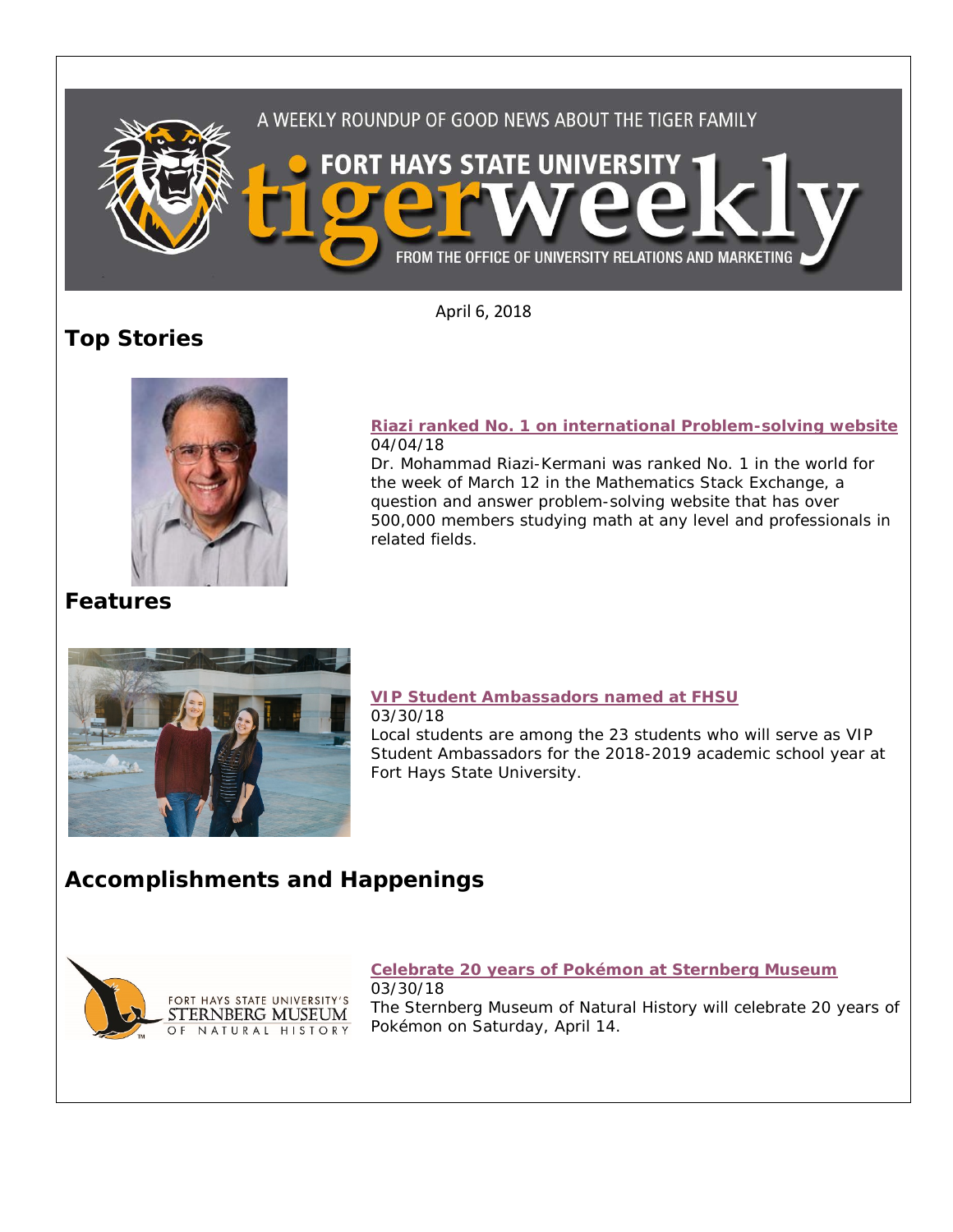

## **[Korean students to present](https://www.fhsu.edu/news/2018/04/korean-students-to-present-their-culture,-traditions-through-food,-music,-games.html)**

#### **[their culture, traditions through food, music, games](https://www.fhsu.edu/news/2018/04/korean-students-to-present-their-culture,-traditions-through-food,-music,-games.html)** 04/04/18

Korean students at Fort Hays State University will introduce their cuisine and culture to the university and Hays community at Korean Spice at 7 p.m. Friday, April 6, in the Memorial Union's Black and Gold Room.



#### **[Department of Informatics earns seven](https://fhsu.edu/news/2018/03/department-of-informatics-earns-seven-1st-place-awards-at-annual-kab-competition.html)  [1st-place awards at annual KAB competition](https://fhsu.edu/news/2018/03/department-of-informatics-earns-seven-1st-place-awards-at-annual-kab-competition.html)** 03/30/18

Digital media production and journalism students from the Fort Hays State University Department of Informatics recently earned seven first-place awards, two second-place awards and two honorable mentions at the annual Kansas Association of Broadcasters spring competition.



#### **[FHSU students, HCI receives](https://www.fhsu.edu/news/2018/04/fhsu-students,-hci-receives-recognition-at-regional-conference.html)  [recognition at regional conference](https://www.fhsu.edu/news/2018/04/fhsu-students,-hci-receives-recognition-at-regional-conference.html)** 04/02/18

Two Fort Hays State University students and FHSU's Hispanic College Institute recently won awards at the 2018 NODA: Association for Orientation, Transition, and Retention in Higher Education Region IV and V Conference in Overland Park.



#### **[FHSU sophomore earns recognition at competition for](https://www.fhsu.edu/news/2018/03/fhsu-sophomore-earns-recognition-at-competition-for-business-students.html)  [business students](https://www.fhsu.edu/news/2018/03/fhsu-sophomore-earns-recognition-at-competition-for-business-students.html)** 03/30/18

Allison Railsback, a Mankato sophomore majoring in agricultural business and agriculture education at Fort Hays State University, recently received recognition at the Kansas Phi Beta Lambda Awards of Excellence Program in El Dorado. Railsback competed in administrative technology, business communication, computer applications and business decision making (team), bringing home first place in all events. She also placed second in microeconomics.



## **[FHSU students choose alternative route to spring break](https://www.fhsu.edu/news/2018/04/fhsu-students-choose-alternative-route-to-spring-break-and-volunteer-in-texas.html)  [and volunteer in Texas](https://www.fhsu.edu/news/2018/04/fhsu-students-choose-alternative-route-to-spring-break-and-volunteer-in-texas.html)**

### 04/05/18

Volunteers from Tigers in Service at Fort Hays State University took an alternative route for spring break, spending the week in Amarillo, Texas. They completed a variety of tasks such as painting, hardware installation, and laying trim while working with Habitat for Humanity to finish houses and facilities.